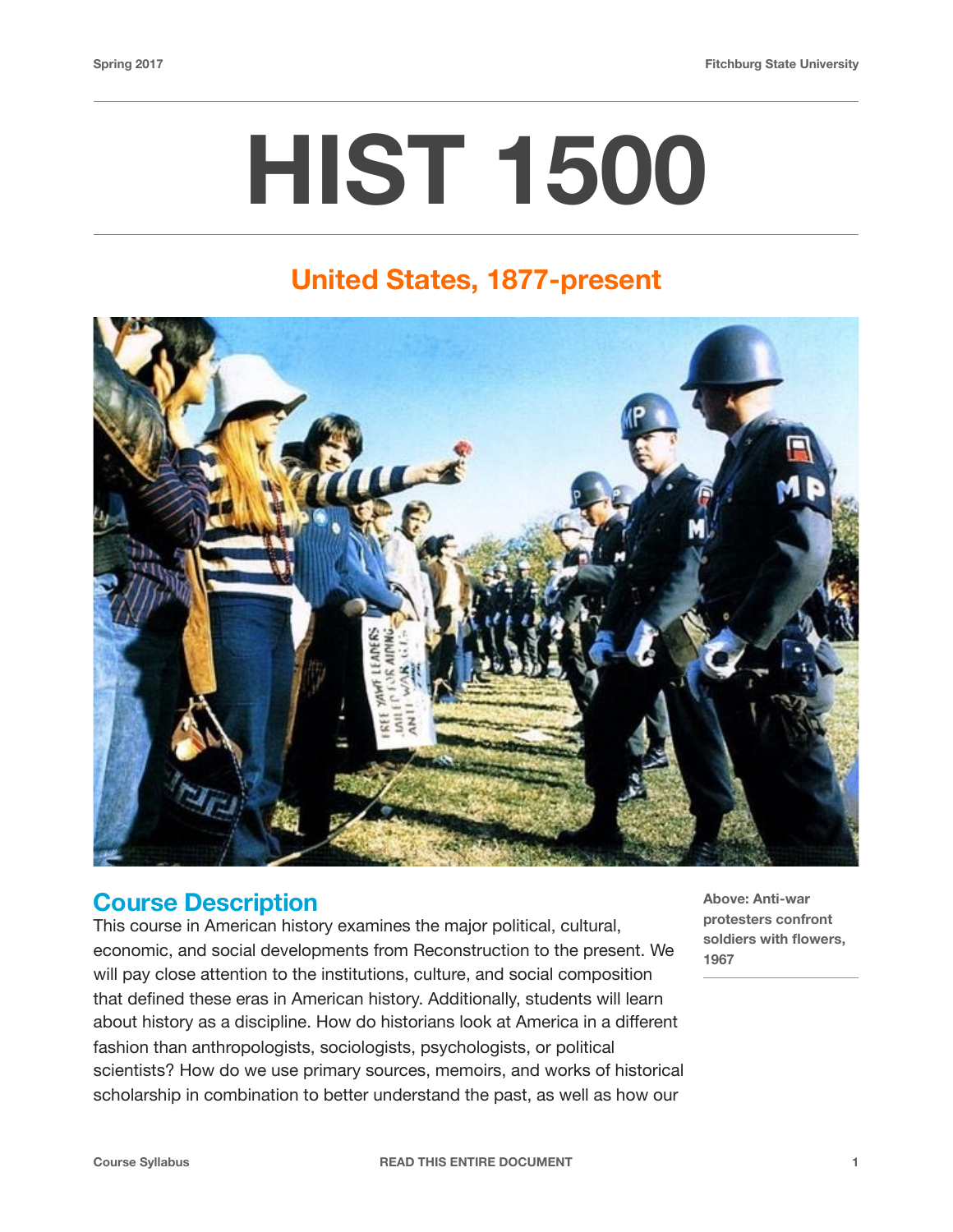lives in early twenty-first-century America are contingent upon those developments? Rather than looking at history as a long string of facts to memorize, we will move beyond the details we learn from the textbook to focus on analyzing, interpreting and understanding how different developments have produced the society we live in today. As a broad, survey-level introduction to the history of the United States from the period of Reconstruction to the present day, this class is intended to help you explore and think about vital issues and themes in our nation's past as well as to develop your historical empathy about the choices faced by actors in the past.

#### **COURSE GOALS and LEARNING OUTCOMES**

#### **• Skills:**

✴ Connect primary sources to historical context using reference material and historical arguments

✴ Evaluate historical arguments by reading scholarly work

✴ Identify arguments about and articulate changes over time ✴ Manage time and plan for deadlines efficiently and effectively with minimal supervision

#### **• Content Coverage and Big Questions:**

✴ America's changing role in global affairs

- $*$  The evolution of politics, the presidency, and the state
- ✴ Cultural identity and change

 $*$  Economic growth and crisis and the changing experiences of work, exchange, technology, and consumption

#### **• Citizenship:**

✴ Consider how Americans have interacted with laws and government institutions from the local to national levels

✴ Evaluate the connection and contradictions among democracy, citizenship, and cultural pluralism

- ✴ Consider the relationship between domestic affairs and international relations
- ✴ Apply historically derived definitions of liberalism and conservatism

## **Required Books**

Watson, *Bread and Roses* (ISBN: 9780143037354)

Yezierska, *Bread Givers (*ISBN: 9780892552900)

Moody, *Coming of Age in Mississippi* (ISBN: 9780440314882)

Henretta, et al, *America: Vol. II* with LaunchPad Access (textbook), ISBN: 9781457655753, with paper copy available on reserve in the library.

To register for the course go to:

**Model T automobiles roll off the assembly line at the Ford Motor Company in Detroit,** 

**ca. 1920s.**

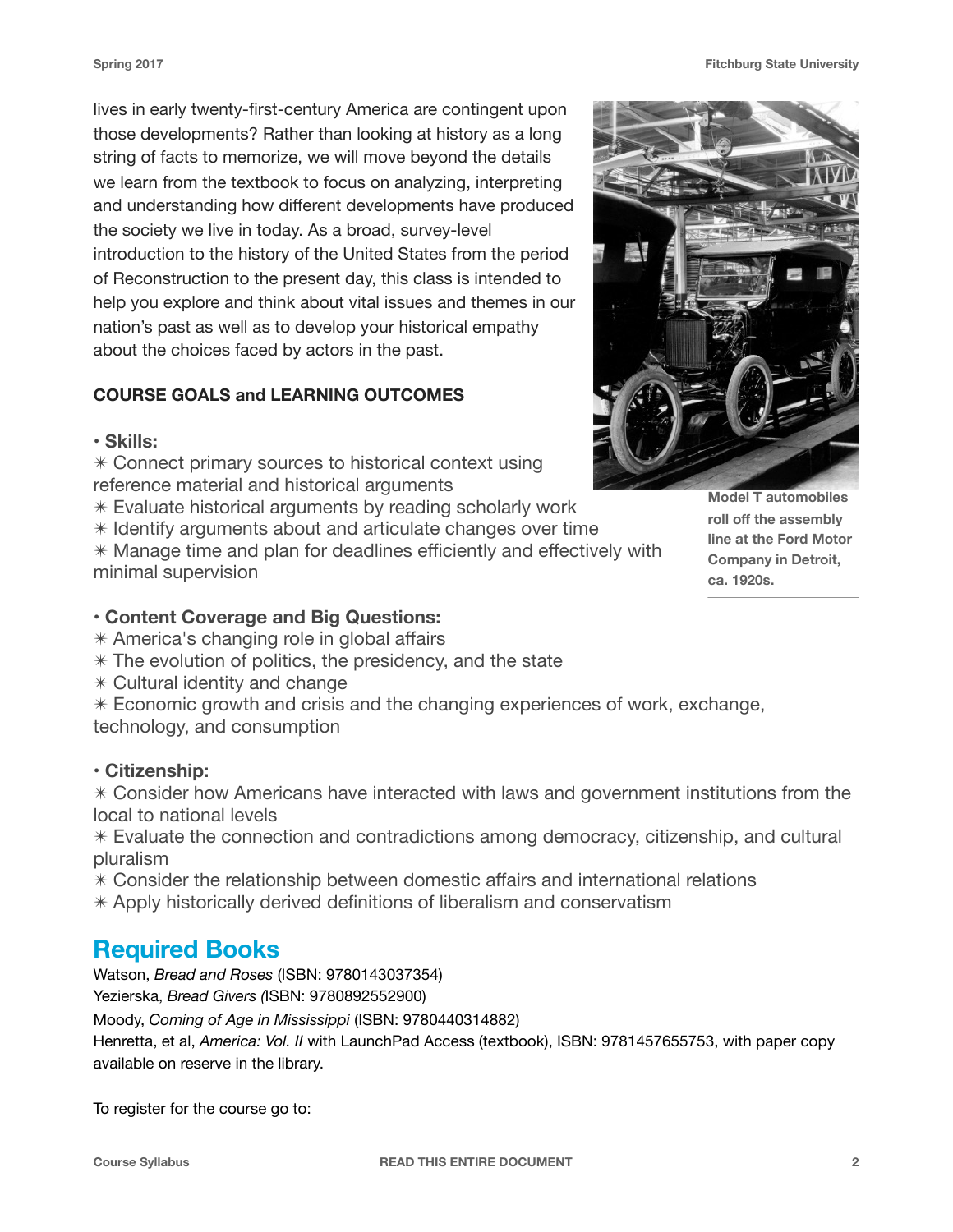#### <http://www.macmillanhighered.com/launchpad/henretta8evol2/4873726>

PLEASE bookmark the page to make it easy to return to. Use your Blackboard sign-in information to register. You have three options to enroll in the course: you can purchase direct access, you can buy an access code, or you can get free 21 day access while deciding.

To navigate and start using LaunchPad please consult the Get Started guide and/or view this video.

If you have problems registering, purchasing, or logging in, please contact Customer Support. You can reach a representative during the hours of operation listed below through the online form or online chat **OR** by phone at 1 (800) 936-6899.

Customer Support Hours of Operation:

- Monday through Thursday 8:00 a.m. to 3:00 a.m.
- Friday 8:00 a.m. to 12:00 a.m.
- Saturday 12:00 p.m. to 8:00 p.m.
- Sunday 12:00 a.m. to 3:00 a.m.

### **Policies**

**Academic Honesty:** Citation, writing clarity, and grammar are important in making your argument effective and understandable. I suggest you visit this site to review writing skills and techniques and also that you make use of FSU's Writing Center to review your work, particularly if you have concerns. Please note that ignorance is not an excuse for plagiarism. Students are responsible for understanding and adhering to the university's policies regarding plagiarism and academic integrity. The consequences for violation are severe, including failure of the course and potential expulsion.

**Email:** is the best way to reach me. Please be aware that it may take me up to 24 hours on weekdays and 48 hours on weekends to respond. If you do not hear back from me, it is likely that the answer is available on the syllabus. If your email issue takes more than a paragraph to explain, please come see me in my office hours.

**Online Behavior:** The discussion forums will by-and-large be informal spaces. Do not mistake this informality and creative space as a license to be unprofessional. Your fellow students are your colleagues and I expect you to conduct yourself as if you are sending business communication, even if our content is at times controversial, emotional, or provocative. Timeliness is another way to demonstrate your professionalism; submitting your work on time makes it easier for your fellow students to complete their own assignments (evaluation posts, etc.).

Discussion posts will be graded on a 10 point scale for quality (timeliness, use of sources, and clarity of argument) and creativity. To receive the maximum credit, you must engage with your fellow classmates. For more information on discussion grading, see the Discussion Board on Blackboard.

**Late Policy:** Late papers and assignments will only be accepted by prior arrangement. Late work will receive a penalty of one-third grade deduction per day late (i.e. an A becomes an A- after one day, and so on). Grading: All grading is done using FSU's 4.0 scale. If you receive a numerical/percentage grade (e.g. 88%), it will be calculated using the corresponding GPA (3.3). Online assignments have a 90 minute grace period for late work.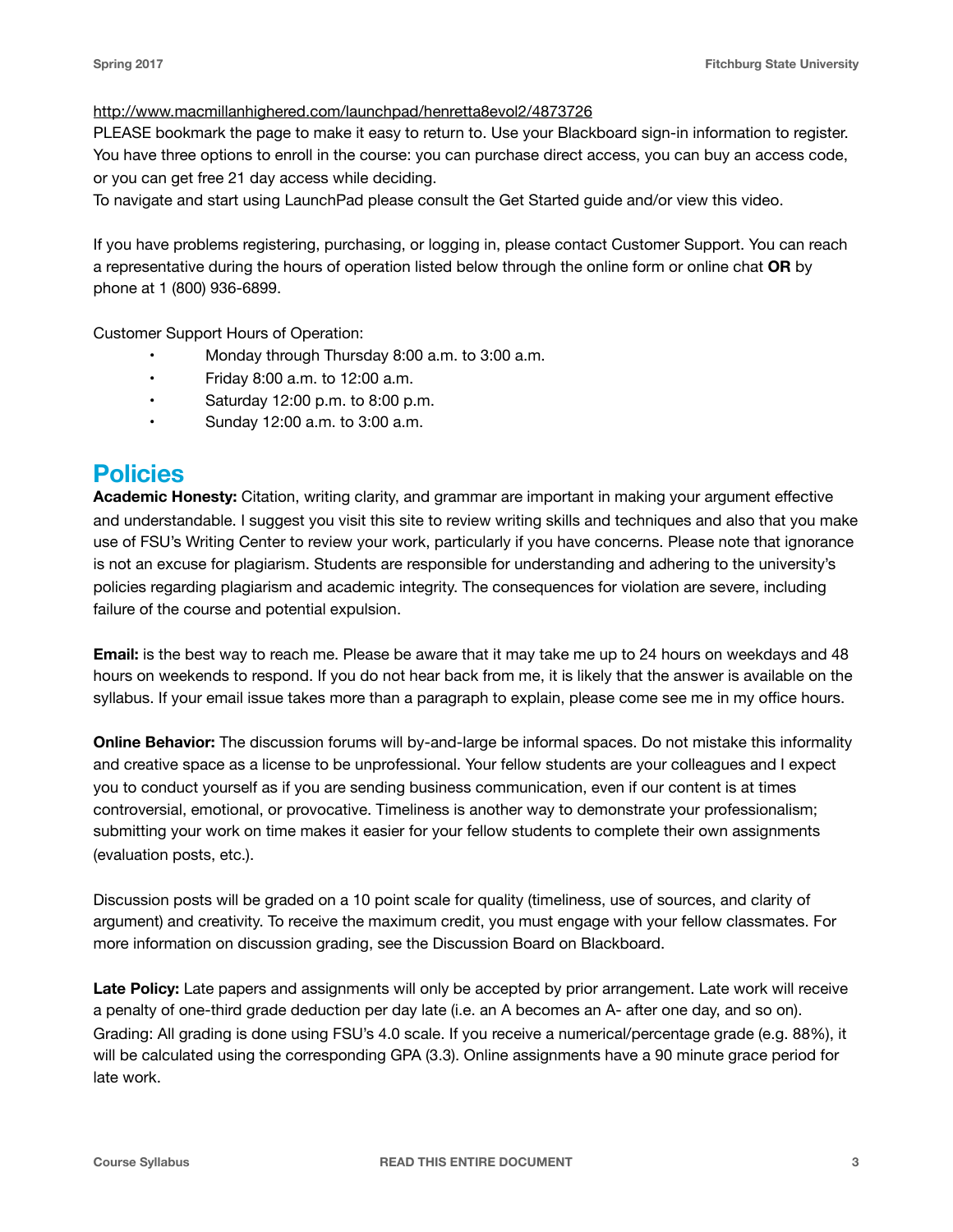Fitchburg State encourages the full participation of individuals with disabilities in all aspects of campus living and learning. To support access and inclusion, Fitchburg State offers reasonable accommodations to students who have documented disabilities (e.g. physical, learning, psychiatric, sensory, etc.). If you require accommodations for this class, please provide me with a copy of your Accommodation Agreement as soon as possible so that we can discuss your specific needs. Any information that you share with me will be held in the strictest confidence, unless you give me permission to do otherwise. If you require academic accommodations but do not have an Accommodation Agreement, contact Disability Services a.s.a.p. to establish your eligibility: www.fitchburgstate.edu/ disability or 978-665-4020.

## **About Online Learning**

For many of you, online learning may be nothing new. For others, this might be your first experience with such a course. Since each of you bear the responsibility for your

## **Grading Policy**

Grades are awarded on a numerical scale as follows:

| INIncomplete |  |
|--------------|--|
|              |  |

 $B<sub>6</sub>$ 

own learning, as well as that of your classmates, perhaps to a greater extent than in a face-to-face class, I would like to emphasize three points I believe are critical to your success in this online version of USII:

- **Personal responsibility.** You are responsible for working on your own and exerting the personal discipline necessary to complete assignments in a timely fashion. To do so, first read the syllabus—especially the course schedule—carefully to know your assignments for each week, when writing and discussion assignments are due, and the closing of each grading period. You will have to allow sufficient time to do the reading assignments before the postings are due. You have to take an active role in the discussions. All of this represents a great responsibility and investment in time and effort on your part, especially considering the accelerated schedule of a summer course. Students who have taken this course previously report that there is a very direct relationship between effort and satisfaction – the more effort and time you put into the course, the more you are likely to gain from it.
- **Constant and continual effort.** All of us have a tendency (and need, at times) to put work until the last minute. Doing so threatens your success in the course. You need to work on this class every day. Some of that work, like reading, discussion, and thinking about questions regarding assignments, as well as preparing writing assignments, will be done off-line. Whatever you are working on, however, you should log on to our Blackboard site at least one a day and keep abreast of any important messages or announcements, and to see how conversations about the material are developing.
- **Schedule your time.** Students often ask, "How much time should I put into this course?" Obviously, that varies from one student to another, and it will vary over the eight weeks we will be working together, depending on your work and personal schedules. Break down each reading assignment and the time required and budget accordingly. Do the same for your writing assignments. Create to-do lists for each assignment and think about how much time you will need for each step, then schedule those blocks into your calendar.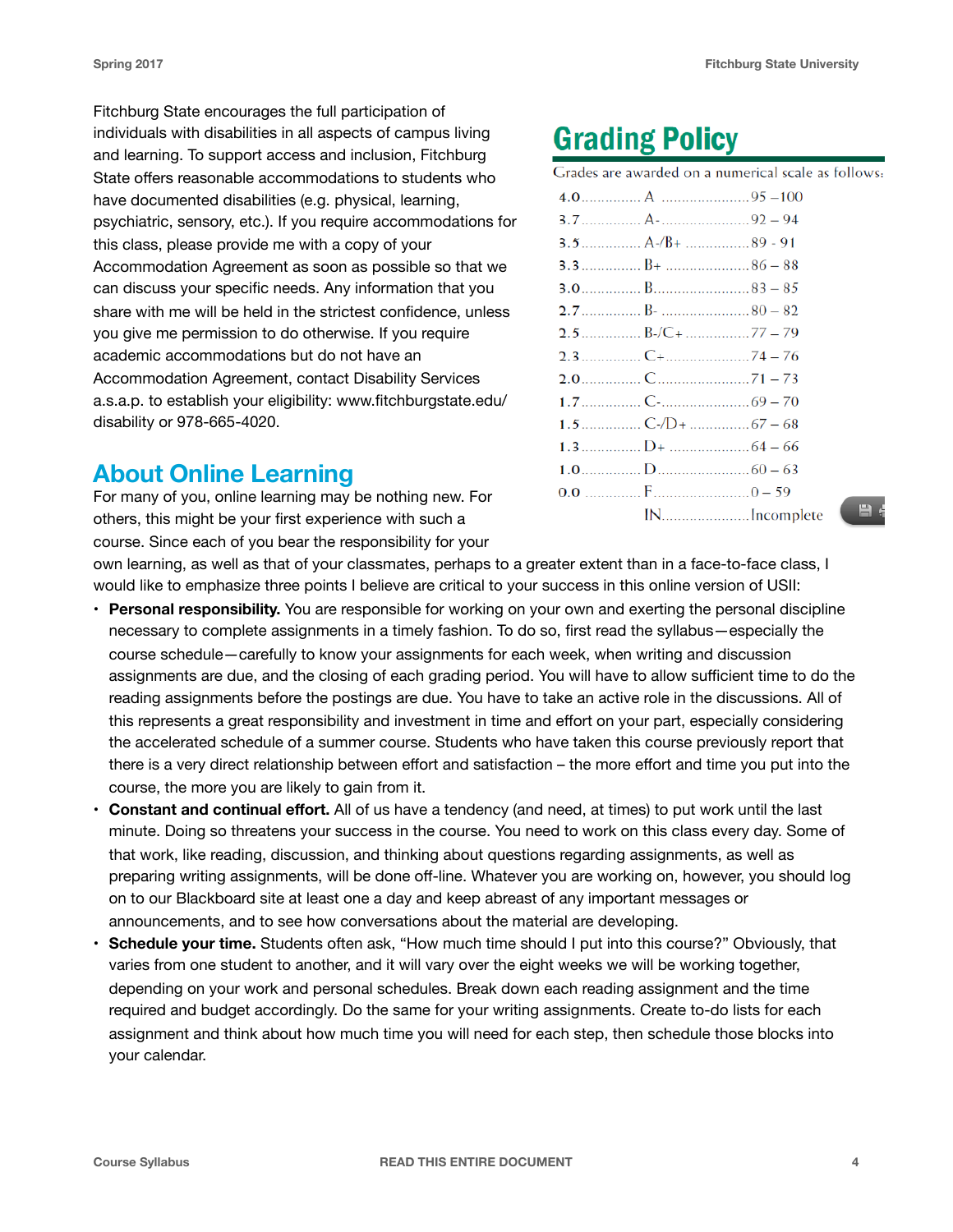## **Assignments and Grading**

Grades will be calculated using the following weights below, and will be totaled in LaunchPad. Please note that I will have to manually transfer the grades from the papers into LaunchPad, which may take a few days after the assignments have been submitted and graded.

| <b>Assignment Group</b>                                           | <b>Drop Lowest</b> | <b>Weight/Points</b> | % of Total |
|-------------------------------------------------------------------|--------------------|----------------------|------------|
| <b>Chapter Reviews</b><br>(Learning Curve<br><b>Assignments</b> ) | 3                  | 10                   | $10.00\%$  |
| <b>Discussions</b>                                                | 0                  | 15                   | 15.00%     |
| <b>Chapter Quizzes</b>                                            | 3                  | 20                   | 20.00%     |
| <b>Papers</b>                                                     | $\bf{0}$           | 25                   | 25.00%     |
| <b>Exams</b>                                                      | $\bf{0}$           | 30                   | 30.00%     |

The schedule of readings is based on when assignments are due.

- ★ Each week, assignments are due based on your reading of that week's textbook chapter, and so you must read the chapter PRIOR to doing the assignments.
- ★ For the documents quizzes, you must read the set of primary documents included with each chapter. (Not available in the paper copy of the textbook).
- ★ For the discussions, you should plan to have read and discussed the book in advance (I will send a reminder 10 days before the discussion board closes). On the day the discussions close, as indicated on the syllabus, I will have a Facebook live session to discuss some of your thoughts posted on the discussion board, and you can write in live with new questions during the live broadcast, as well as discuss on the broadcast discussion board after the broadcast closes.
- ★ The Learning Curve assignments will repeat until you have reached "mastery," and are there for you to use as review for the chapter quizzes.

| WEEK OF JAN 22 |              |                                                                     |
|----------------|--------------|---------------------------------------------------------------------|
| Mon, Jan 23    | 11:59 PM EST | <b>LearningCurve for Chapter 17</b>                                 |
|                | 11:59 PM EST | <b>Quiz for Sources for America's</b><br><b>History, Chapter 17</b> |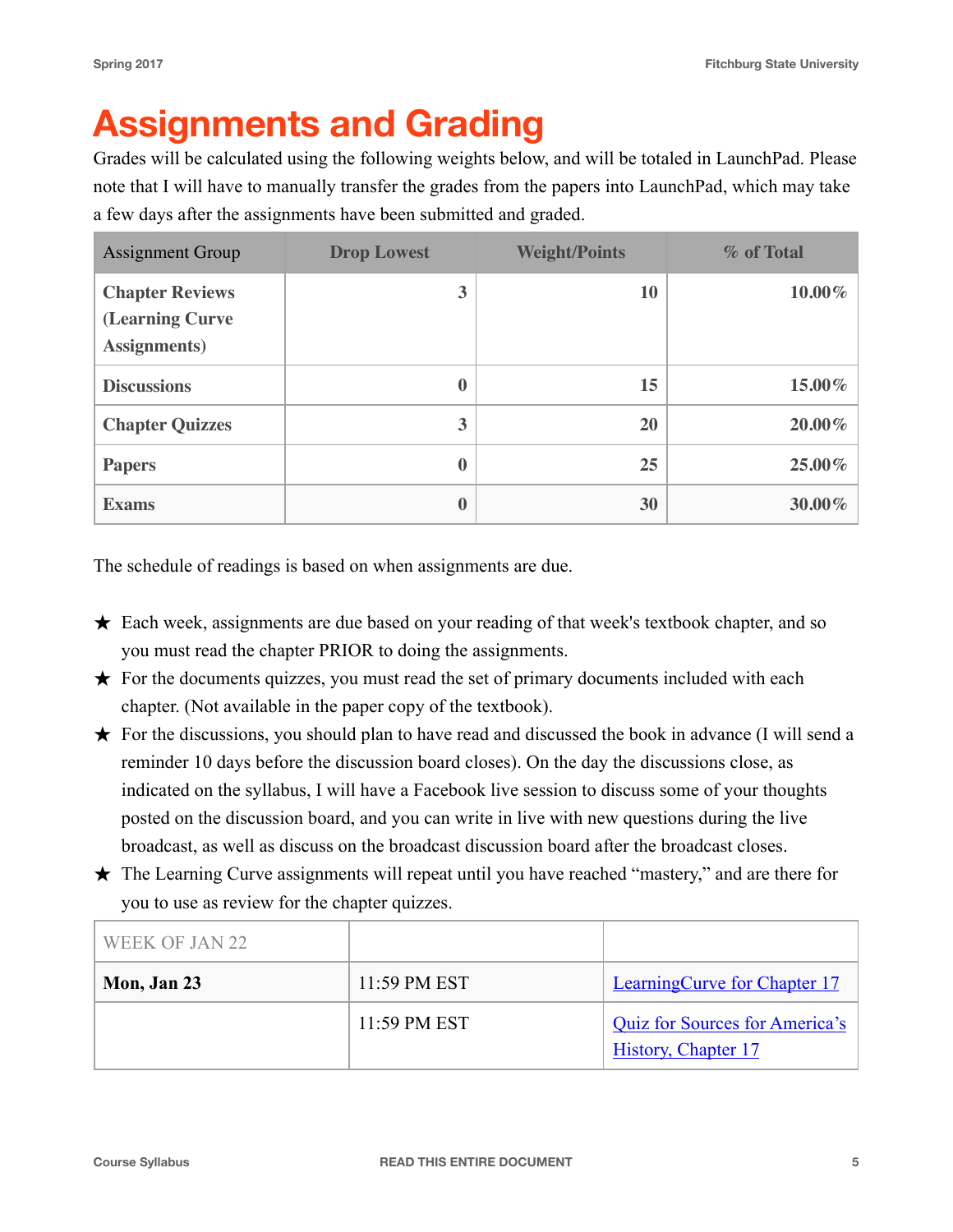|                       | 11:59 PM EST    | <b>Summative Quiz for Chapter</b><br>17                                                              |
|-----------------------|-----------------|------------------------------------------------------------------------------------------------------|
|                       | 11:59 PM EST    | Thinking Like a Historian:<br><b>Poverty and Food</b>                                                |
| <b>WEEK OF JAN 29</b> |                 |                                                                                                      |
| Mon, Jan 30           | 11:59 PM EST    | LearningCurve for Chapter 18                                                                         |
|                       | 11:59 PM EST    | <b>Quiz for Sources for America's</b><br><b>History, Chapter 18</b>                                  |
|                       | 11:59 PM EST    | <b>Summative Quiz for Chapter</b><br><u>18</u>                                                       |
| <b>WEEK OF FEB 5</b>  |                 |                                                                                                      |
| Mon, Feb 6            | 11:59 PM EST    | <b>LearningCurve for Chapter 19</b>                                                                  |
|                       | 11:59 PM EST    | <b>Quiz for American Voices:</b><br>"These Dead Bodies Were the<br><b>Answer": The Triangle Fire</b> |
|                       | 11:59 PM EST    | <b>Quiz for Sources for America's</b><br>History, Chapter 19                                         |
|                       | 11:59 PM EST    | <b>Summative Quiz for Chapter</b><br>19                                                              |
| <b>WEEK OF FEB 12</b> |                 |                                                                                                      |
| Mon, Feb 13           | 11:59 PM EST    | <b>LearningCurve for Chapter 20</b>                                                                  |
|                       | 11:59 PM EST    | <b>Quiz for Thinking Like a</b><br><b>Historian: Making Modern</b><br>Presidents                     |
|                       | 11:59 PM EST    | <b>Summative Quiz for Chapter</b><br>20                                                              |
| Fri, Feb 17           | <b>NOON EST</b> | <b>Bread and Roses Discussion</b><br><b>Board</b>                                                    |
| <b>WEEK OF FEB 19</b> |                 |                                                                                                      |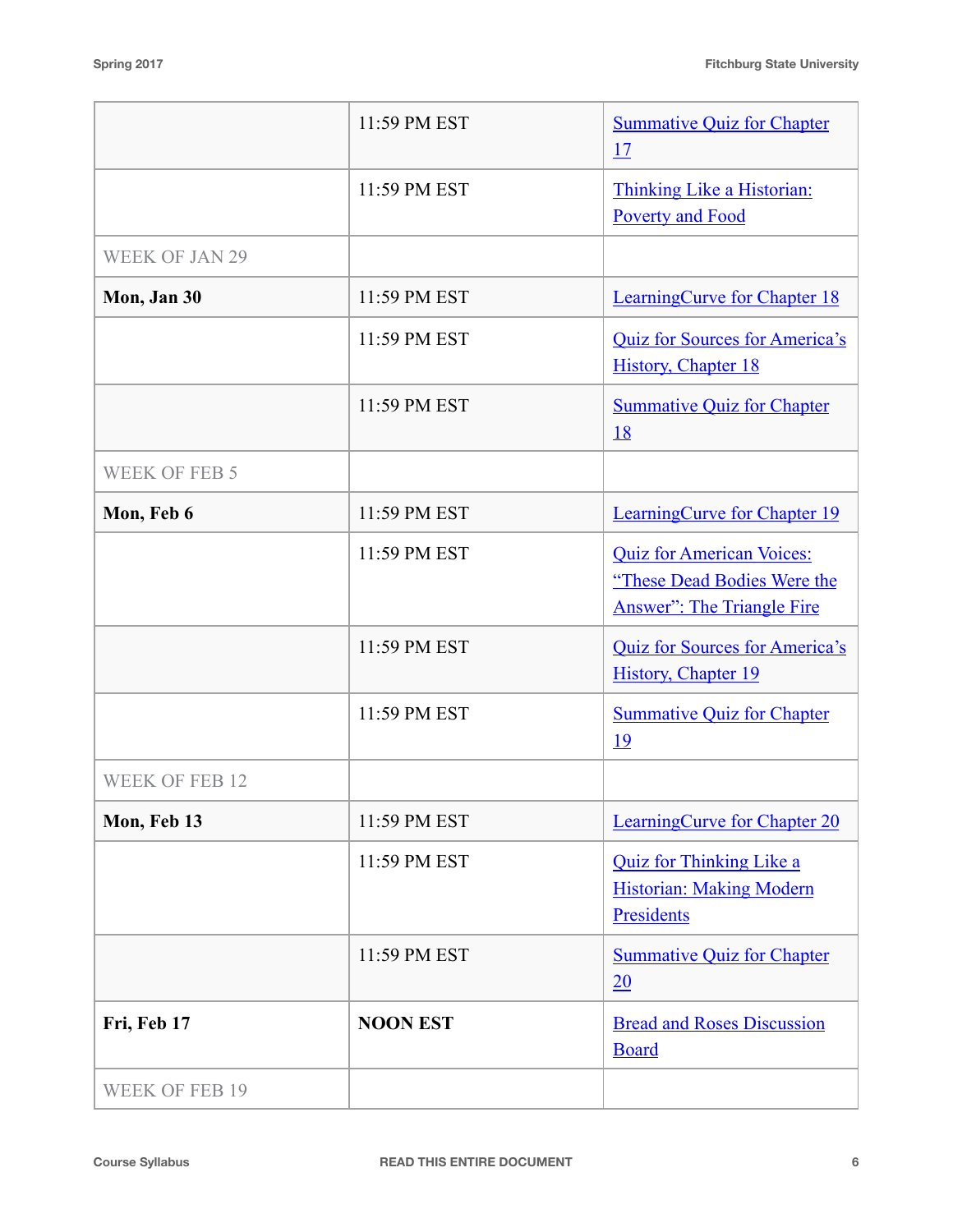| Mon, Feb 20           | 11:59 PM EST                                                    | <b>LearningCurve for Chapter 21</b>                                                   |
|-----------------------|-----------------------------------------------------------------|---------------------------------------------------------------------------------------|
|                       | 11:59 PM EST                                                    | <b>Quiz for American Voices:</b><br>Debating the Philippines                          |
|                       | 11:59 PM EST                                                    | Quiz for Sources for America's<br>History, Chapter 21                                 |
|                       | 11:59 PM EST                                                    | <b>Summative Quiz for Chapter</b><br>21                                               |
| Fri, Feb 24           | 11:59 PM EST                                                    | Paper 1                                                                               |
| <b>WEEK OF FEB 26</b> |                                                                 |                                                                                       |
| Mon, Feb 27           | 11:59 PM EST                                                    | <b>LearningCurve for Chapter 22</b>                                                   |
|                       | 11:59 PM EST                                                    | <b>Quiz for Thinking Like a</b><br>Historian: Who Joined the Ku<br>Klux Klan?         |
|                       | 11:59 PM EST                                                    | <b>Summative Quiz for Chapter</b><br>22                                               |
| <b>WEEK OF MAR 5</b>  |                                                                 |                                                                                       |
| Mon, Mar 6            | 11:59 PM EST                                                    | <b>LearningCurve for Chapter 23</b>                                                   |
|                       | 11:59 PM EST                                                    | <b>Quiz for Thinking Like a</b><br>Historian: The New Deal and<br><b>Public Works</b> |
|                       | 11:59 PM EST                                                    | <b>Summative Quiz for Chapter</b><br>23                                               |
| Fri, Mar 10           | <b>NOON EST</b>                                                 | <b>Bread Givers Discussion Board</b>                                                  |
| <b>WEEK OF MAR 12</b> |                                                                 |                                                                                       |
|                       | <b>SPRING BREAK: There are</b><br>no assignments due this week. |                                                                                       |
| <b>WEEK OF MAR 19</b> |                                                                 |                                                                                       |
| Mon, Mar 20           | 11:59 PM EST                                                    | <b>LearningCurve for Chapter 24</b>                                                   |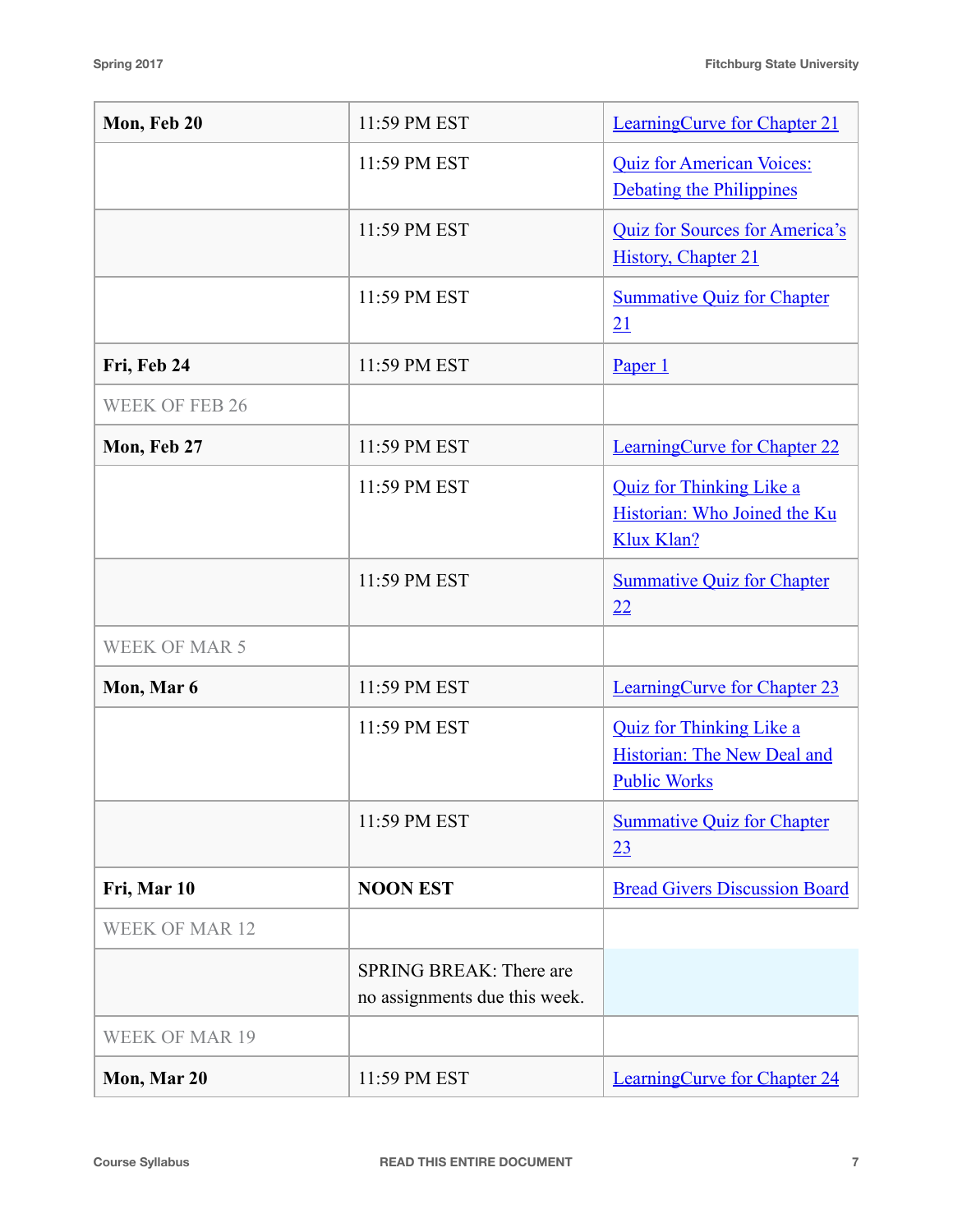|                       | 11:59 PM EST | <b>Quiz for Thinking Like a</b><br><b>Historian:</b> Mobilizing the<br><b>Home Front</b>              |
|-----------------------|--------------|-------------------------------------------------------------------------------------------------------|
|                       | 11:59 PM EST | <b>Summative Quiz for Chapter</b><br>24                                                               |
| Fri, Mar 24           | 11:59 PM EST | Midterm Exam                                                                                          |
| <b>WEEK OF MAR 26</b> |              |                                                                                                       |
| Mon, Mar 27           | 11:59 PM EST | <b>LearningCurve for Chapter 25</b>                                                                   |
|                       | 11:59 PM EST | <b>Quiz for Sources for America's</b><br><b>History, Chapter 25</b>                                   |
|                       | 11:59 PM EST | <b>Summative Quiz for Chapter</b><br>25                                                               |
| <b>WEEK OF APR 2</b>  |              |                                                                                                       |
| Mon, Apr 3            | 11:59 PM EST | <b>LearningCurve for Chapter 26</b>                                                                   |
|                       | 11:59 PM EST | <b>Quiz for Thinking Like a</b><br>Historian: The Suburban<br><b>Landscape of Cold War</b><br>America |
|                       | 11:59 PM EST | <b>Summative Quiz for Chapter</b><br>26                                                               |
| <b>WEEK OF APR 9</b>  |              |                                                                                                       |
| Mon, Apr 10           | 11:59 PM EST | LearningCurve for Chapter 27                                                                          |
|                       | 11:59 PM EST | Quiz for Sources for America's<br>History, Chapter 27                                                 |
|                       | 11:59 PM EST | <b>Summative Quiz for Chapter</b><br>27                                                               |
|                       | 11:59 PM EST | Thinking Like a Historian:<br><b>Civil Rights and Black Power:</b><br><b>Strategy and Ideology</b>    |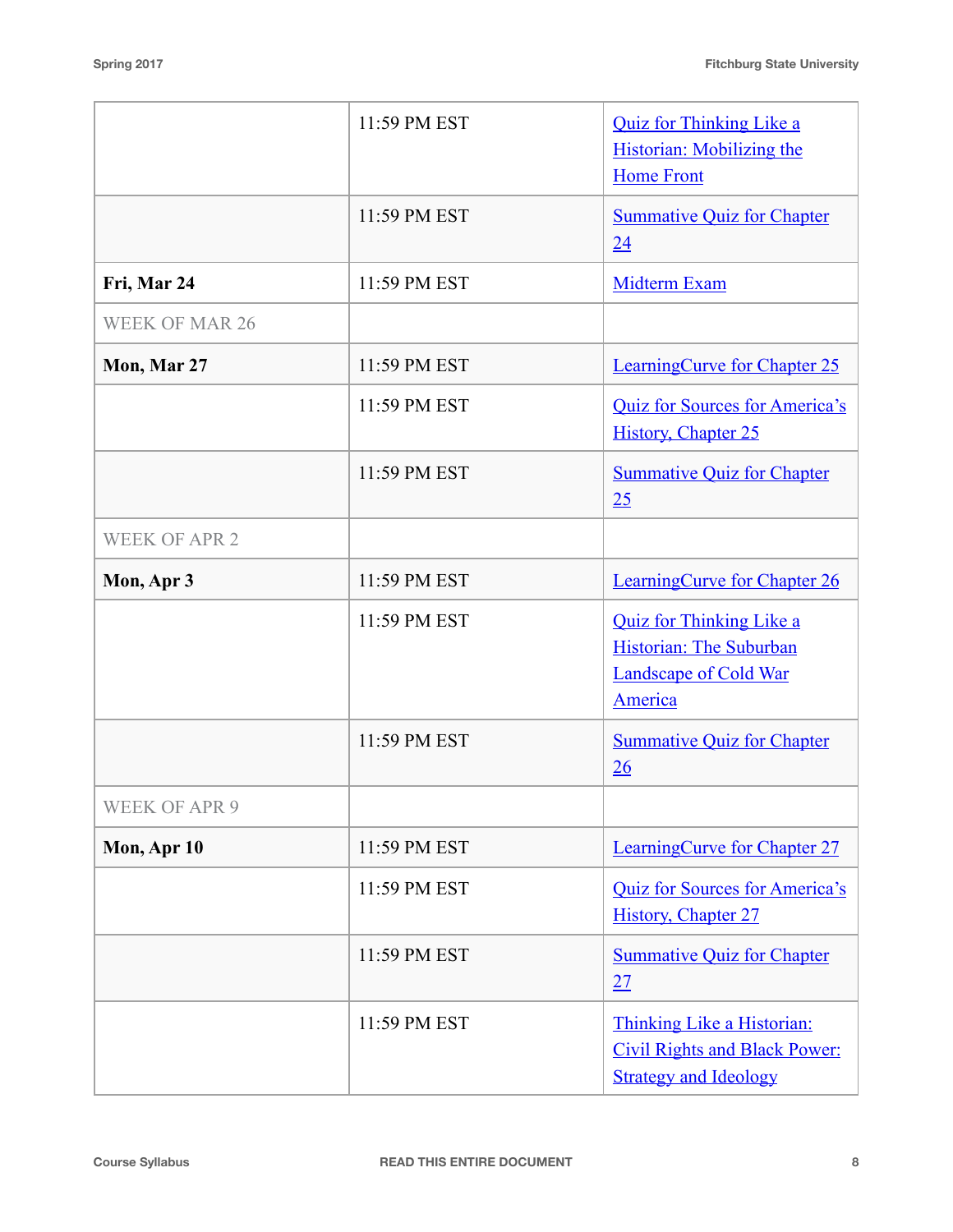| <b>WEEK OF APR 16</b> |                 |                                                                                                        |
|-----------------------|-----------------|--------------------------------------------------------------------------------------------------------|
| Mon, Apr 17           | 11:59 PM EST    | <b>LearningCurve for Chapter 28</b>                                                                    |
|                       | 11:59 PM EST    | <b>Summative Quiz for Chapter</b><br>28                                                                |
| Fri, Apr 21           | <b>NOON EST</b> | Coming of Age in MS<br><b>Discussion</b>                                                               |
| <b>WEEK OF APR 23</b> |                 |                                                                                                        |
| Mon, Apr 24           | 11:59 PM EST    | <b>LearningCurve for Chapter 29</b>                                                                    |
|                       | 11:59 PM EST    | <b>Summative Quiz for Chapter</b><br>29                                                                |
| <b>WEEK OF APR 30</b> |                 |                                                                                                        |
| Mon, May 1            | 11:59 PM EST    | <b>LearningCurve for Chapter 30</b>                                                                    |
|                       | 11:59 PM EST    | <b>Quiz for Sources for America's</b><br><b>History, Chapter 30</b>                                    |
|                       | 11:59 PM EST    | <b>Quiz for Thinking Like a</b><br>Historian: Personal<br>Computing: A Technological<br>Revolution     |
|                       | 11:59 PM EST    | <b>Summative Quiz for Chapter</b><br>30                                                                |
| <b>WEEK OF MAY 7</b>  |                 |                                                                                                        |
| Mon, May 8            | 11:59 PM EST    | <b>LearningCurve for Chapter 31</b>                                                                    |
|                       | 11:59 PM EST    | <b>Quiz for American Voices:</b><br><b>Immigration After 1965: Its</b><br><b>Defenders and Critics</b> |
|                       | 11:59 PM EST    | <b>Summative Quiz for Chapter</b><br>31                                                                |
| Wed, May 10           | 11:59 PM EST    | Paper <sub>2</sub>                                                                                     |